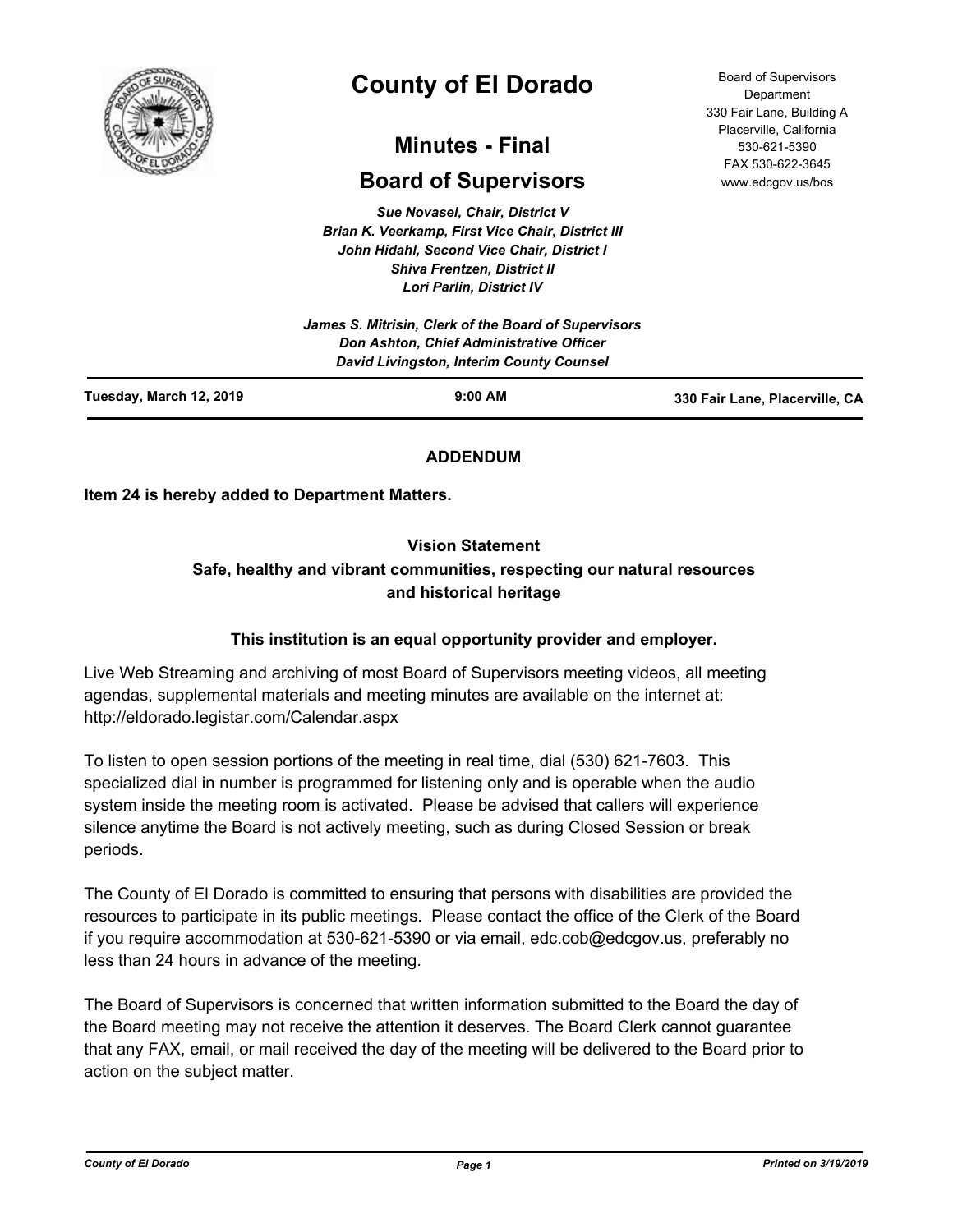The Board meets simultaneously as the Board of Supervisors and the Board of Directors of the Air Quality Management District, In-Home Supportive Services, Public Housing Authority, Redevelopment Agency and other Special Districts.

For Purposes of the Brown Act § 54954.2 (a), the numbered items on this Agenda give a brief description of each item of business to be transacted or discussed. Recommendations of the staff, as shown, do not prevent the Board from taking other action.

Materials related to an item on this Agenda submitted to the Board of Supervisors after distribution of the agenda packet are available for inspection during normal business hours in the public viewing packet located in Building A, 330 Fair Lane, Placerville or in the Board Clerk's Office located at the same address. Such documents are also available on the Board of Supervisors' Meeting Agenda webpage subject to staff's ability to post the documents before the meeting.

## **PROTOCOLS FOR PUBLIC COMMENT**

Public comment will be received at designated periods as called by the Board Chair.

Public comment on items scheduled for Closed Session will be received before the Board recesses to Closed Session.

Except with the consent of the Board, individuals shall be allowed to speak to an item only once.

On December 5, 2017, the Board adopted the following protocol relative to public comment periods. The Board adopted minor revisions to the protocol on February 26, 2019, incorporated herein:

Time for public input will be provided at every Board of Supervisors meeting. Individuals will have three minutes to address the Board. Individuals authorized by organizations will have three minutes to present organizational positions and perspectives and may request additional time, up to five minutes. At the discretion of the Board, time to speak by any individual may be extended.

Public comment on certain agenda items designated and approved by the Board may be treated differently with specific time limits per speaker or a limit on the total amount of time designated for public comment. It is the intent of the Board that quasi-judicial matters have additional flexibility depending upon the nature of the issue. It is the practice of the Board to allocate 20 minutes for public comment during Open Forum and for each agenda item to be discussed. (Note: Unless designated on the agenda, there is no Open Forum period during Special Meetings.)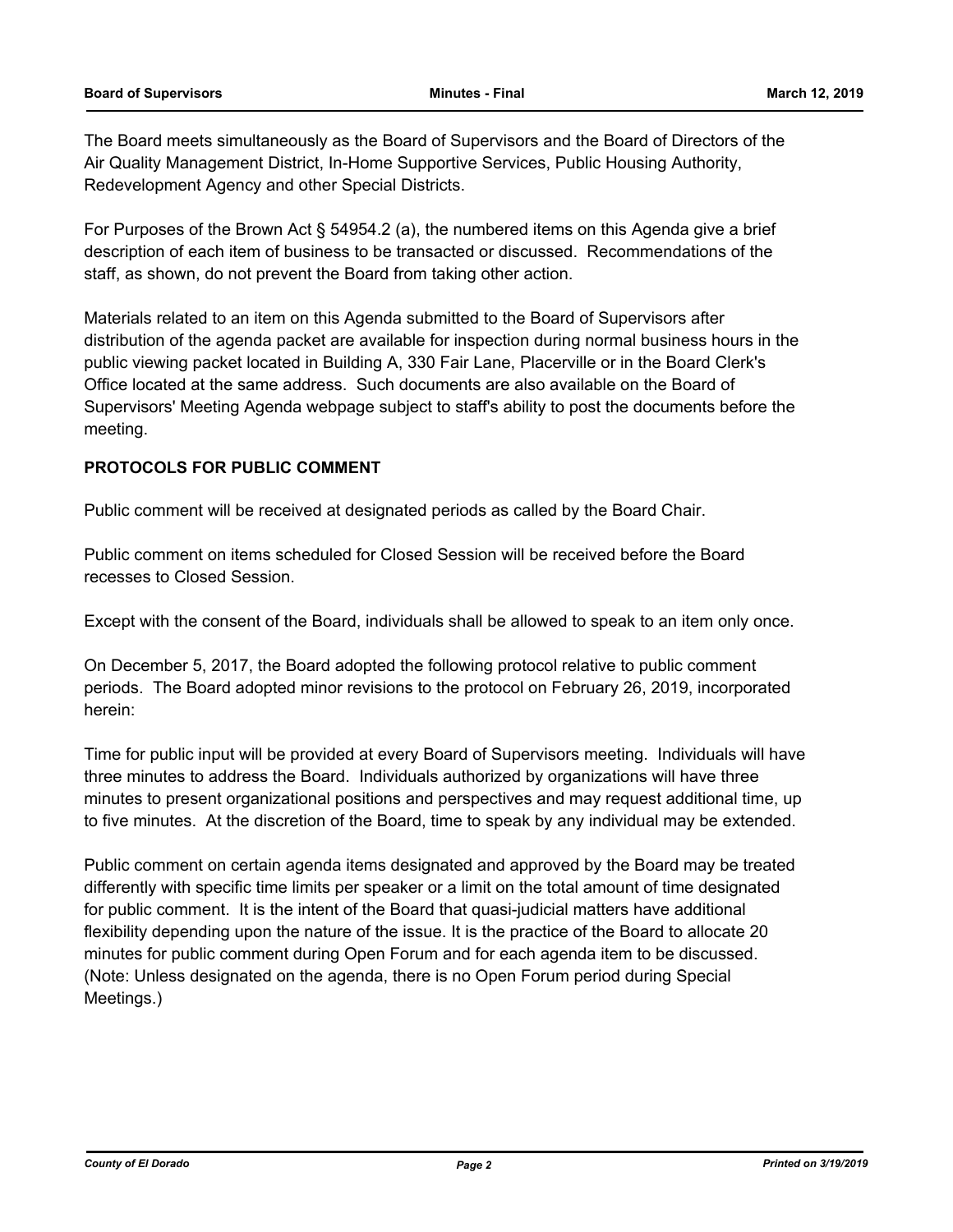Individual Board members may ask clarifying questions but will not engage in substantive dialogue with persons providing input to the Board.

If a person providing input to the Board creates a disruption by refusing to follow Board guidelines, the Chair of the Board may take the following actions:

Step 1. Request the person adhere to Board guidelines. If the person refuses, the Chair may turn off the speaker's microphone.

Step 2. If the disruption continues, the Chair may order a recess of the Board meeting.

Step 3. If the disruption continues, the Chair may order the removal of the person from the Board meeting.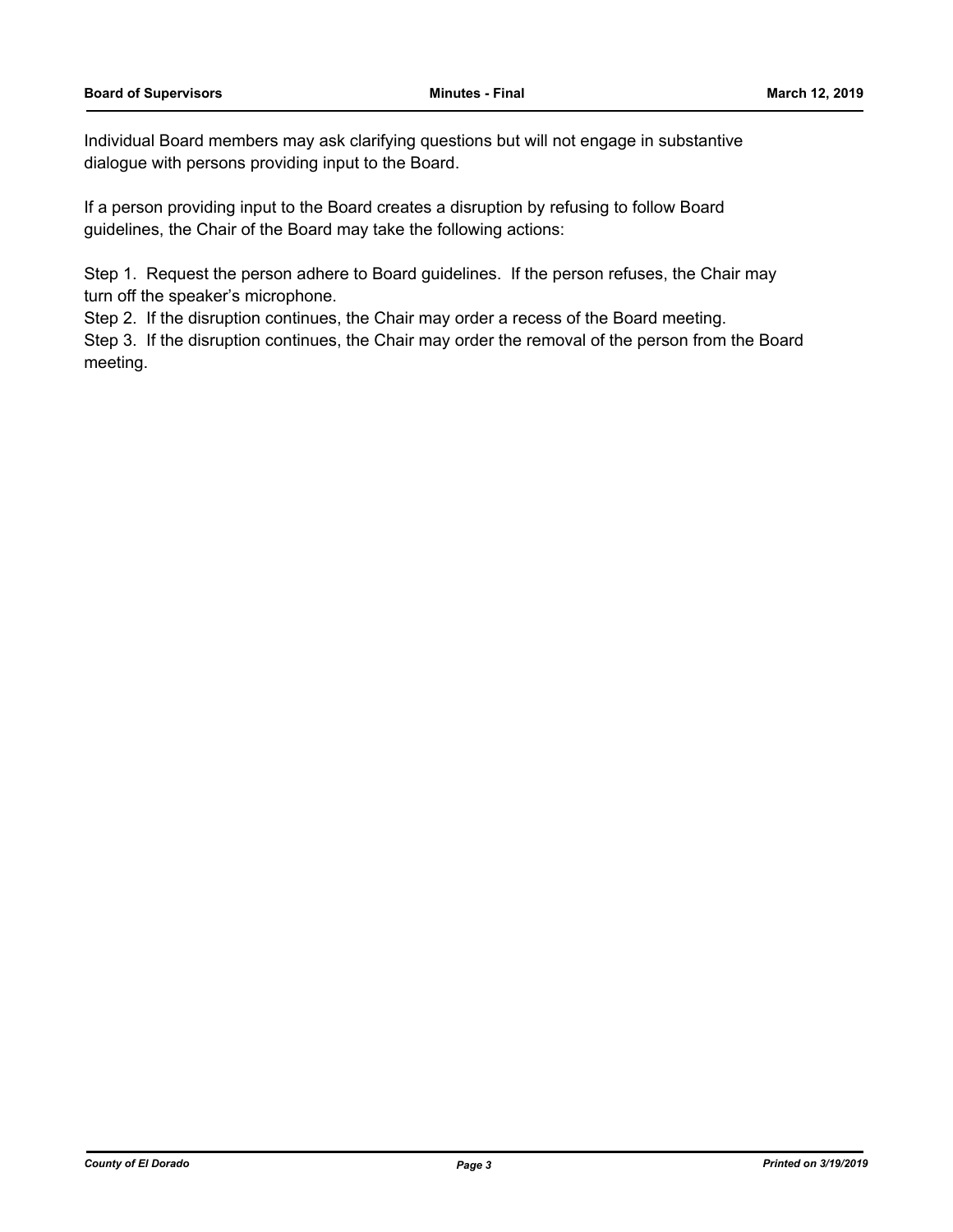#### **9:02 A.M. - CALLED TO ORDER**

Present: 5 - Supervisor Veerkamp, Supervisor Frentzen, Supervisor Novasel, Supervisor Hidahl and Supervisor Parlin

#### **INVOCATION AND PLEDGE OF ALLEGIANCE TO THE FLAG**

**Chaplain Betsy Vanderpool of the Sierra Chaplaincy gave the Invocation. Supervisor Hidahl led the Pledge of Allegiance to the Flag.**

#### **ADOPTION OF THE AGENDA AND APPROVAL OF CONSENT CALENDAR**

*Public Comment: K. Greenwood*

**A motion was made by Supervisor Frentzen, seconded by Supervisor Hidahl to Adopt the Agenda and Approve the Consent Calendar with the following change: Pull item 8 for discussion.**

**Yes:** 5 - Veerkamp, Frentzen, Novasel, Hidahl and Parlin

The Board may make any necessary additions, deletions or corrections to the agenda including moving items to or from the Consent Calendar and adopt the agenda and the Consent Calendar with one single vote. A Board member may request an item be removed from the Consent Calendar for discussion and separate Board action. At the appropriate time as called by the Board Chair, members of the public may make a comment on matters on the Consent Calendar prior to Board action.

#### **OPEN FORUM**

*Public Comment: K. Payne, L. Brent-Bumb, K. Greenwood, T. Kayes, L. Gustson, K. Niffin, M. Lane*

#### [19-0447](http://eldorado.legistar.com/gateway.aspx?m=l&id=/matter.aspx?key=25768) OPEN FORUM (See Attachment)

Open Forum is an opportunity for members of the public to address the Board of Supervisors on subject matter that is not on their meeting agenda and within their jurisdiction. Public comments during Open Forum are limited to three minutes per person. Individuals authorized by organizations will have three minutes to present organizational positions and perspectives and may request additional time, up to five minutes. The total amount of time reserved for Open Forum is 20 Minutes.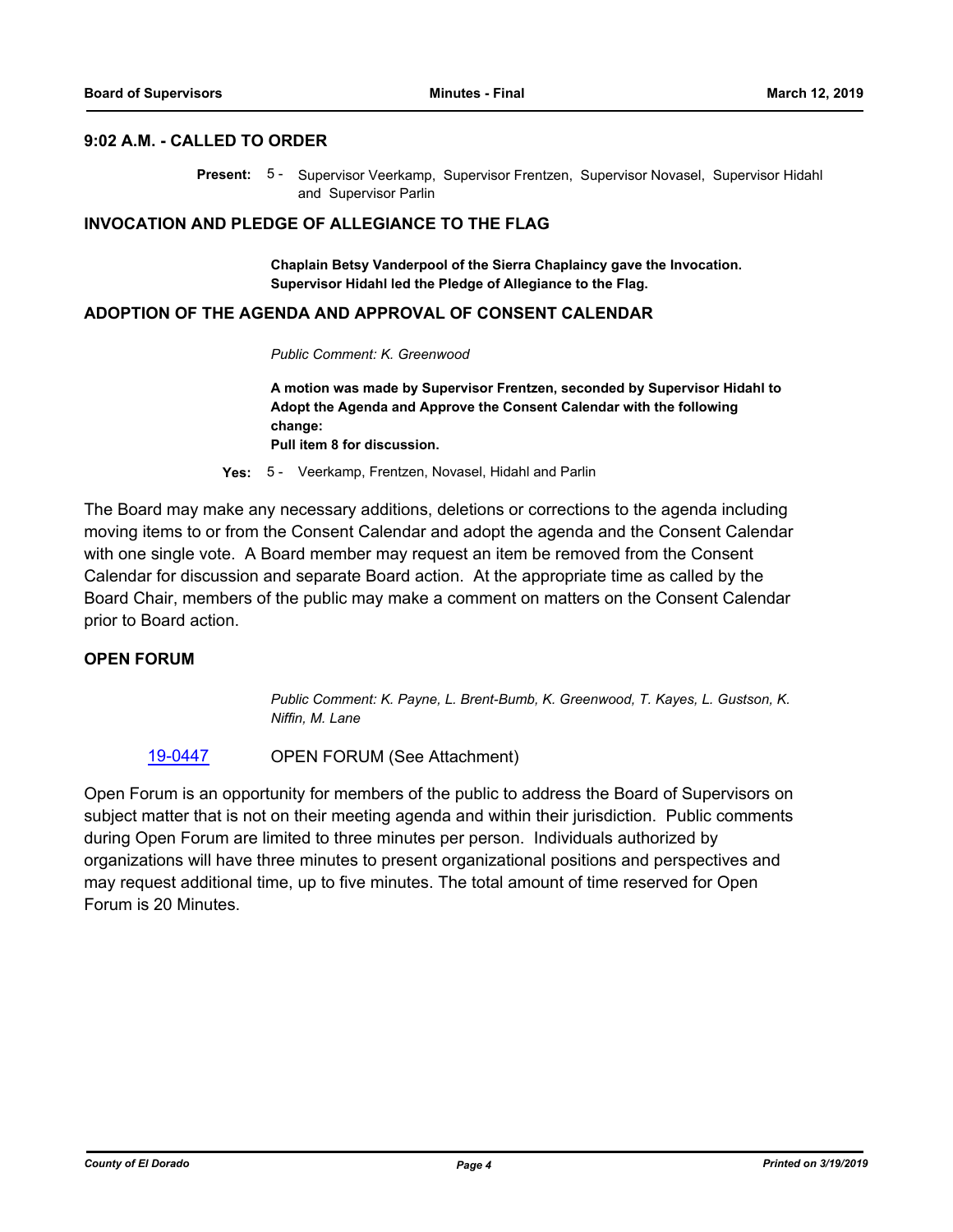## **CONSENT CALENDAR**

**1.** [19-0369](http://eldorado.legistar.com/gateway.aspx?m=l&id=/matter.aspx?key=25690) Clerk of the Board recommending the Board approve the Minutes from the regular meeting of the Board of Supervisors on March 5, 2019 and the special meeting of the Board of Supervisors on March 6, 2019.

**This matter was Approved on the Consent Calendar.**

#### **GENERAL GOVERNMENT - CONSENT ITEMS**

**2.** [16-0305](http://eldorado.legistar.com/gateway.aspx?m=l&id=/matter.aspx?key=20961) Chief Administrative Office recommending the Board find that a state of emergency continues to exist in El Dorado County as a result of unprecedented tree mortality due to drought conditions and related bark beetle infestations. (Cont. 3/5/19, Item 7)

**This matter was Approved on the Consent Calendar.**

**3.** [19-0303](http://eldorado.legistar.com/gateway.aspx?m=l&id=/matter.aspx?key=25625) Chief Administrative Office, recommending the Board consider the following:

> 1) Award Request for Proposals 19-918-037 for advanced life support ambulance operations services within County Service Area 3 (CSA 3) to the sole qualified proposer, California Tahoe Emergency Services Operations Authority (CTESOA); and

2) Authorize the Chief Administrative Officer, or designee, to negotiate an agreement for services with CTESOA for Board consideration.

**FUNDING:** CSA 3 **-** Ambulance fee and benefit assessment revenue.

**This matter was Approved on the Consent Calendar.**

**4.** [19-0359](http://eldorado.legistar.com/gateway.aspx?m=l&id=/matter.aspx?key=25680) Clerk of the Board recommending the Board make the following appointment to the Cemetery Advisory Committee: Appoint Mark McCuster, Fraternal Organization Representative (Vacant), Term Expiration 3/12/2021.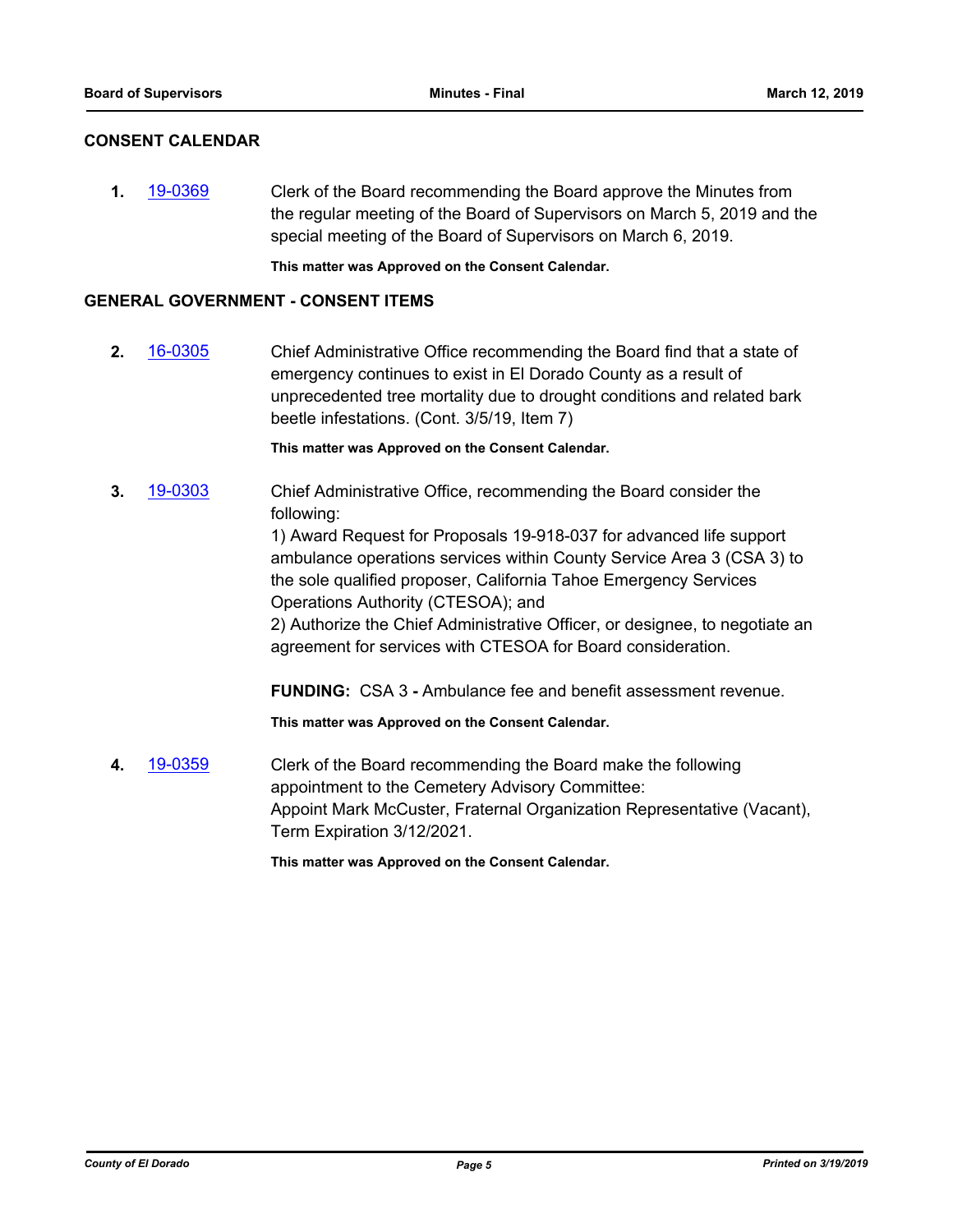| 5. | 19-0329 | Human Resources Department recommending the Board approve and              |
|----|---------|----------------------------------------------------------------------------|
|    |         | adopt the following:                                                       |
|    |         | 1) Revised class specification for the Chief Administrative Office:        |
|    |         | <b>Principal Management Analyst;</b>                                       |
|    |         | 2) Revised class specifications for the Health and Human Services          |
|    |         | Agency: Public Health Officer and Quality Improvement Coordinator;         |
|    |         | 3) Revised class specification for the Sheriff's Office: Undersheriff; and |
|    |         |                                                                            |

4) Revised County-wide class specification: Accountant/Auditor.

#### **FUNDING:** N/A

**This matter was Approved on the Consent Calendar.**

**6.** [19-0379](http://eldorado.legistar.com/gateway.aspx?m=l&id=/matter.aspx?key=25700) Human Resources Department recommending the Board approve and adopt the following:

> 1) Revised class specifications for the Probation Department: Deputy Probation Officer I/II and Sr. Deputy Probation Officer; and 2) Revised class specification for the Treasurer Tax-Collector's Office: Sr. Revenue Recovery Officer.

**FUNDING:** General Fund.

**This matter was Approved on the Consent Calendar.**

**7.** [19-0175](http://eldorado.legistar.com/gateway.aspx?m=l&id=/matter.aspx?key=25495) Human Resources Department, and Planning and Building Department recommending the Board adopt and authorize the Chair to sign Resolution **025-2019**, amending the Authorized Personnel Allocation Resolution 132-2018 to:

> 1) Reassign the existing Department Analyst I/II - Ombudsman (1.0 Full Time Equivalent (FTE)) position from Community Development Services Administration and Finance to the Planning and Building Department, to be dedicated 75% to the Economic Development Program and 25% to Planning and Building activities;

> 2) Add one Senior Administrative Analyst (1.0 FTE) position to the Planning and Building Department, to be dedicated 75% to the Economic Development Program and 25% to Planning and Building activities; 3) Direct that the above changes be added to the Fiscal Year 2018-19 Position Allocation Schedule; and

> 4) Provide authorization to the Director of Human Resources to make, if needed, any technical corrections to the authorized personnel allocations for the Planning and Building Department and Community Development Services, Administration and Finance.

**FUNDING:** Economic Development (Transient Occupancy Tax) (75%); General Fund (25%).

**Resolution 025-2019 was Adopted upon Approval of the Consent Calendar.**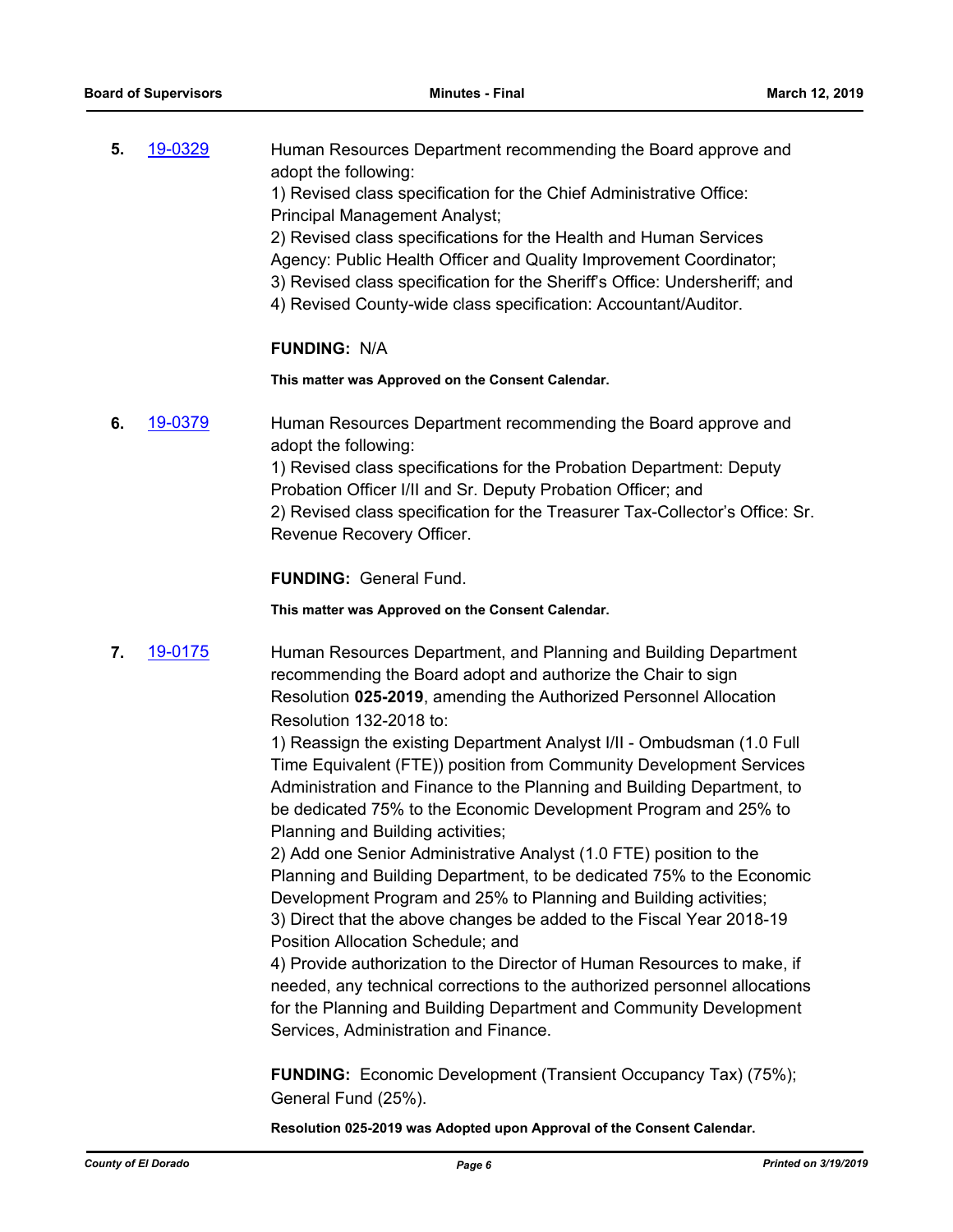**8.** [19-0366](http://eldorado.legistar.com/gateway.aspx?m=l&id=/matter.aspx?key=25687) Supervisor Novasel recommending the Board authorize the Chief Administrative Office and other appropriate staff to work with Assemblyman Bigelow to explore potential legislative changes that could mitigate some of the traffic challenges facing the Highway 50 Corridor between Placerville and the South Lake Tahoe Basin.

## **FUNDING:** N/A

*Public Comment: L. Gustson, T. Kayes, K. Payne, K. Greenwood*

**A motion was made by Supervisor Veerkamp, seconded by Supervisor Hidahl to Approve this matter and direct staff to work with the Transportation Commission to compose a letter to both state and federal representatives concerning infrastructure or limitations to mitigate some of the traffic challenges in the County and authorize the Chair to sign the letter.**

- **Yes:** 5 Veerkamp, Frentzen, Novasel, Hidahl and Parlin
- **9.** [19-0358](http://eldorado.legistar.com/gateway.aspx?m=l&id=/matter.aspx?key=25679) Supervisor Parlin recommending the Board make the following District IV appointment to the Cemetery Advisory Committee: Reappoint Frank Clark, Dist. Nominee - Dist. IV, Term Expiration 3/12/2021.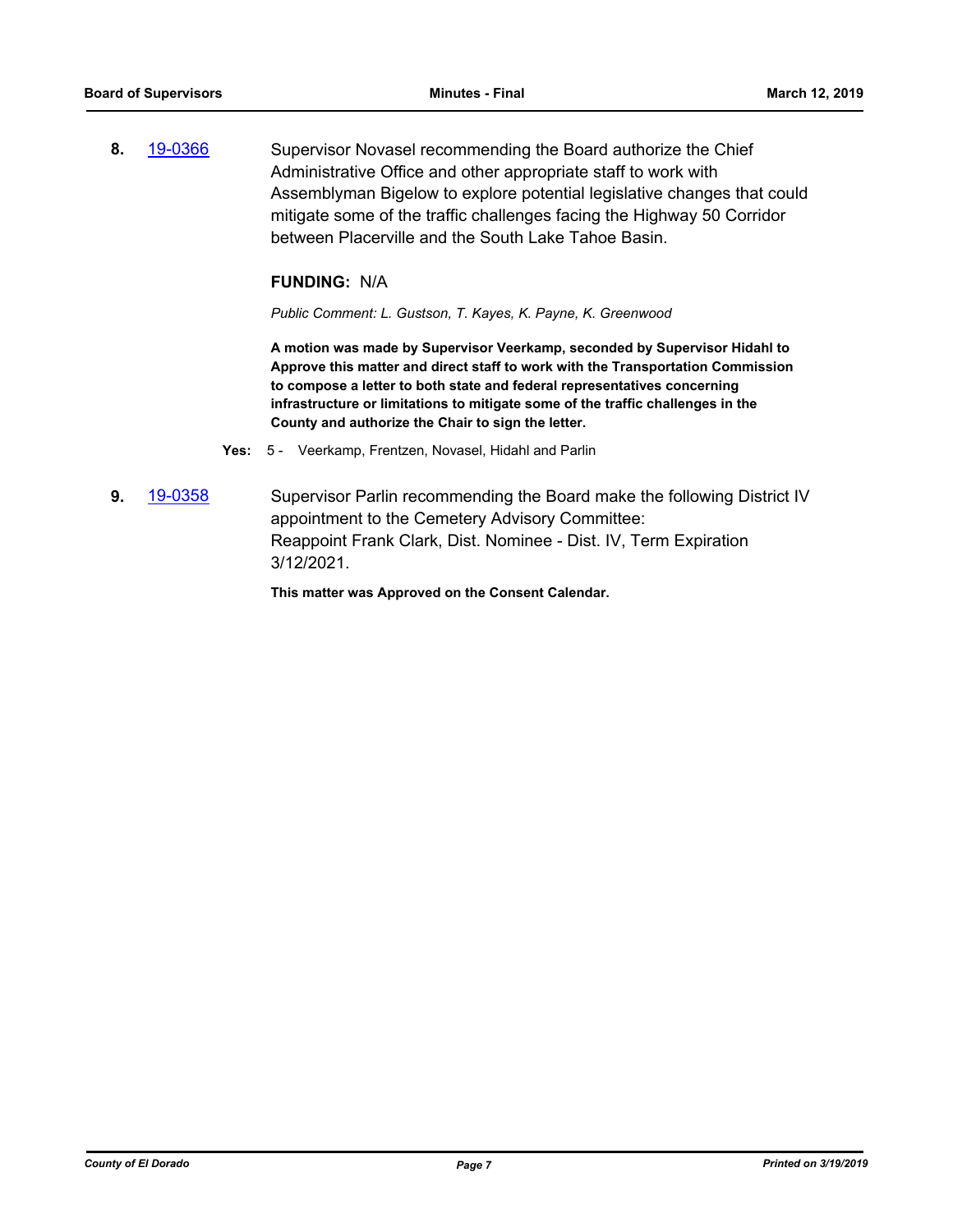#### **HEALTH AND HUMAN SERVICES - CONSENT ITEMS**

**10.** [18-1956](http://eldorado.legistar.com/gateway.aspx?m=l&id=/matter.aspx?key=25306) Health and Human Services Agency recommending the Board: 1) Approve and authorize the Chair to sign Amendment I to Agreement for Services 379 (192-S1711) with WellSpace Health, for the provision of alcohol and drug treatment services, increasing the total maximum contractual obligation by \$205,000 for a new maximum obligation of \$325,000, with no change to the term; 2) Make findings in accordance with County Ordinance 3.13.030 that it is more economical and feasible to contract with WellSpace Health for services provided under this Agreement 379 (192-S1711) because the County has neither the staff nor facilities to provide 24x7 residential treatment and detoxification services; and 3) Authorize the Purchasing Agent, or designee, to execute further documents relating to Agreement for Services 379 (192-S1711), including amendments which do not increase the maximum dollar amount or term of the Agreement, and contingent upon approval by County Counsel and Risk Management.

> **FUNDING:** 50% State and Realignment, 50% Federal. Funding sources are AB 109 Treatment Services, Drug Court Treatment Services, Alcohol and Other Drug Counseling and Treatment Services, and Mental Health Services Act.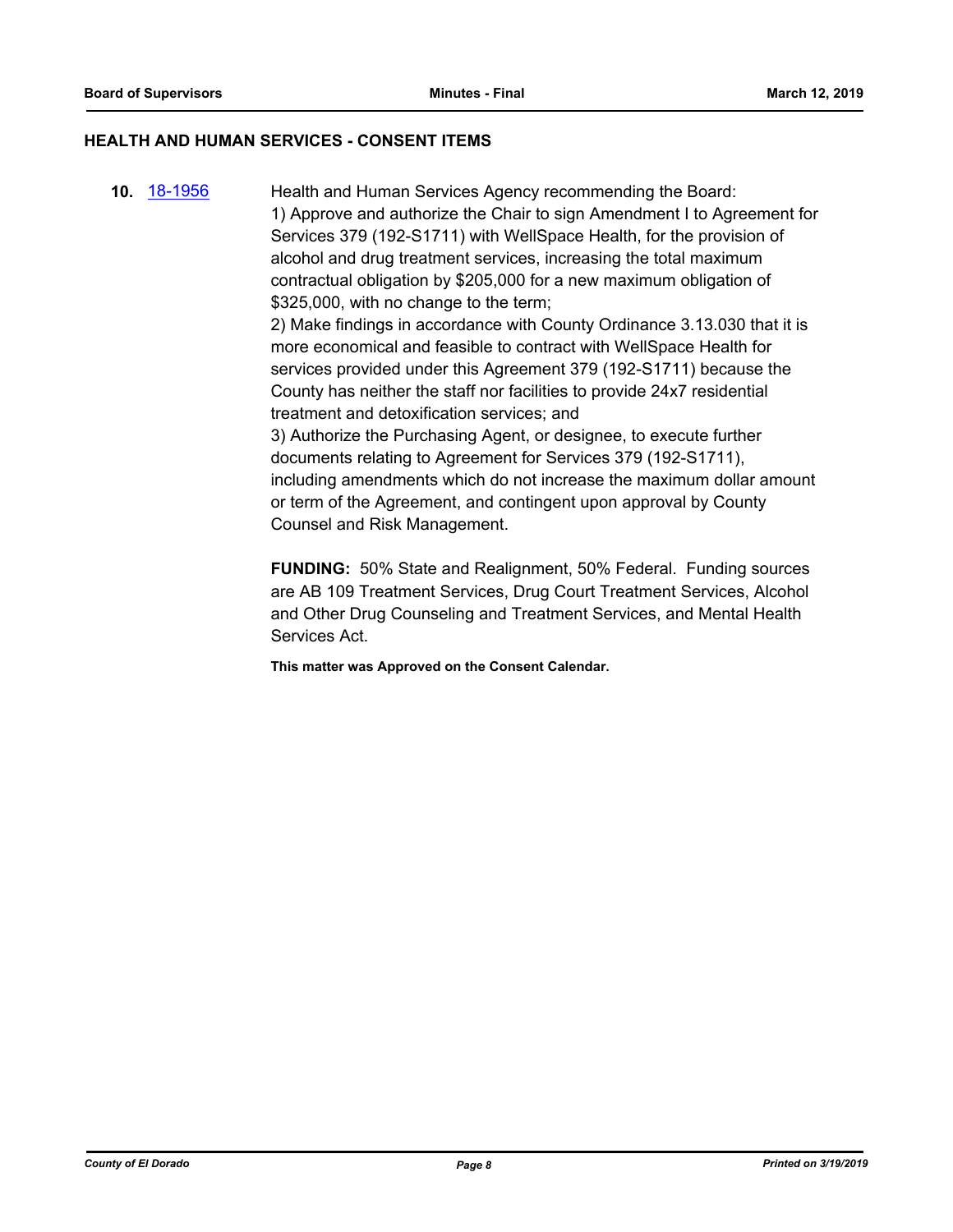#### **LAND USE AND DEVELOPMENT - CONSENT ITEMS**

**11.** [19-0210](http://eldorado.legistar.com/gateway.aspx?m=l&id=/matter.aspx?key=25530) Department of Transportation recommending the Board approve and authorize the Chair to sign Agreement 3704 with Westervelt Ecological Services, LLC, as owner of the Cosumnes Floodplain Mitigation Bank, for the purchase of 0.06 riparian habitat credits by the County of El Dorado for a total purchase price of \$5,100, as necessary mitigation for the construction of the Oak Hill Road at Squaw Hollow Creek - Bridge Replacement Project, CIP 77134/36105031.

> **FUNDING:** Highway Bridge Program (99% Federal), RSTP Exchange Funds (1% State).

**This matter was Approved on the Consent Calendar.**

**12.** [19-0285](http://eldorado.legistar.com/gateway.aspx?m=l&id=/matter.aspx?key=25607) Department of Transportation recommending the Board approve and authorize the Chair to sign the Second Amendment to Agreement for Services 402-S1611 with DKS Associates, increasing funding by \$250,000 for a new not-to-exceed amount of \$589,075 and extending the contract for three years to March 24, 2022, to provide traffic analysis and transportation planning services.

> **FUNDING:** Development Project Applicants, Traffic Impact Mitigation Fee Program, and Road Fund.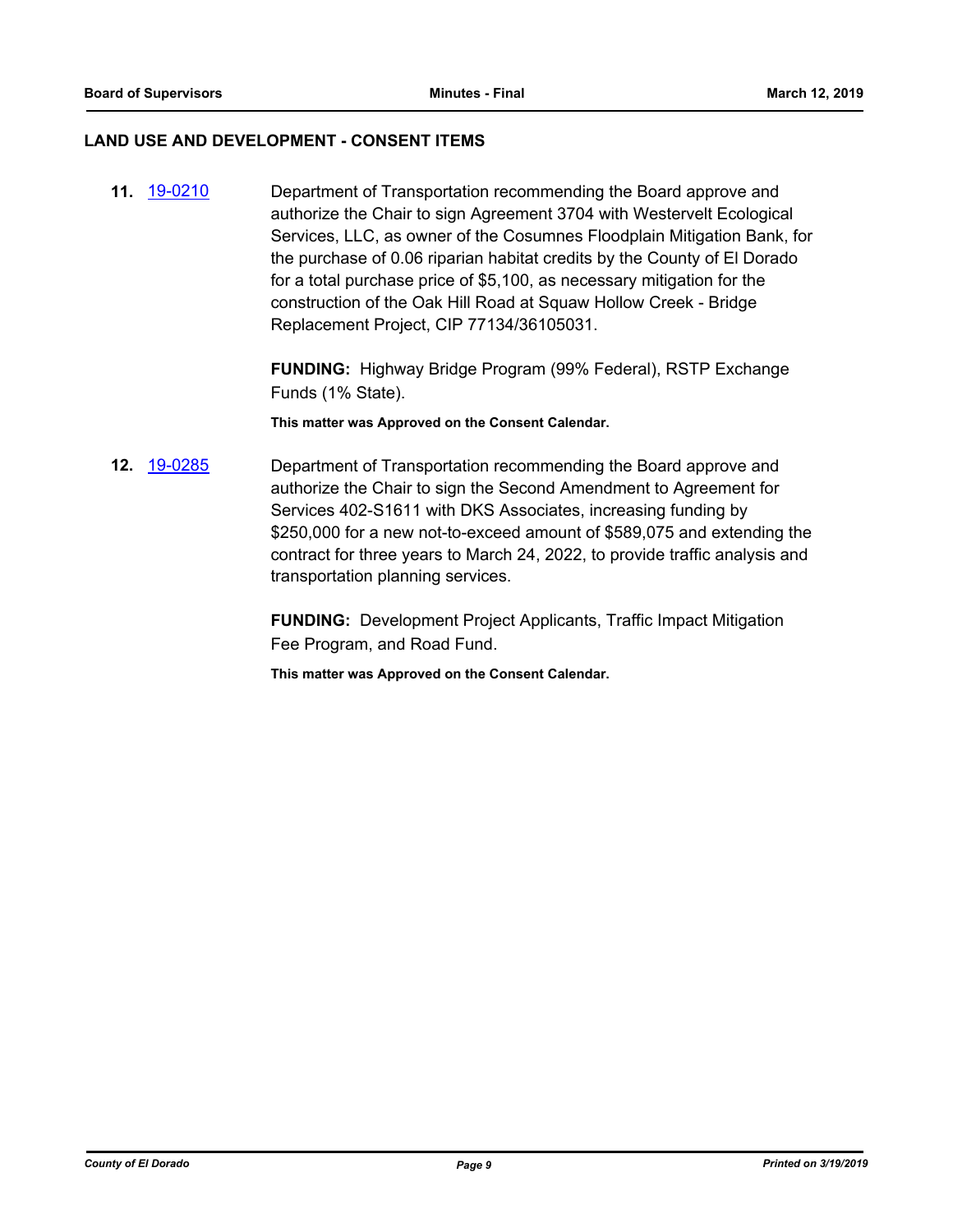#### **LAW AND JUSTICE - CONSENT ITEMS**

**13.** [18-1862](http://eldorado.legistar.com/gateway.aspx?m=l&id=/matter.aspx?key=25212) Probation Department recommending the Board:

1) Make findings in accordance with County Ordinance Chapter 3.13, Section 3.13.030 that it is more economical and feasible to contract out with The California Department of Corrections and Rehabilitation, Division of Juvenile Justice to provide services under this Agreement C5608391 (Fenix 3670) to the Probation Department for youth referred in Juvenile Court;

2) Approve and authorize the Chief Probation Officer, or designee, to sign Agreement C5608391(Fenix 3670) with The California Department of Corrections and Rehabilitation, Division of Juvenile Justice to allow services of Diagnostic Studies, Treatment Services, and Temporary Detention for delinquent youth. This agreement is for a term beginning upon final execution and expiring on June 30, 2020, for a not to exceed amount of \$99,904.00; and

3) Authorize the Purchasing Agent, or designee, to execute further documents relating to Agreement C5608391 (Fenix 3670) including future amendments which do not increase the maximum dollar amount or term of the resolution, and contingent upon approval by County Counsel and Risk Management.

**FUNDING:** General Fund.

**This matter was Approved on the Consent Calendar.**

#### **14.** [19-0134](http://eldorado.legistar.com/gateway.aspx?m=l&id=/matter.aspx?key=25455) Probation Department recommending the Board:

1) Approve and authorize the Chair to sign Amendment III to Agreement 043-S1711 (FENIX 88) with Tahoe Youth and Family Services (TYFS) to increase the amount available for existing services by \$60,391.95 and expand the scope of services to include TYFS Program Therapist(s) or Alcohol and Other Drug Counselor(s) services to out of custody youth in the amount of \$20,750 and effective upon execution, to increase the total amount of the Agreement for a not to exceed amount of \$400,141.95; and 2) Authorize the Purchasing Agent, or designee, to execute further documents relating to Agreement 043-S1711 including future amendments which do not increase the maximum dollar amount or term of the agreement, contingent upon approval by County Counsel and Risk Management.

**FUNDING:** Juvenile Probation Camp Funding / General Fund.

**This matter was Approved on the Consent Calendar.**

## **END CONSENT CALENDAR**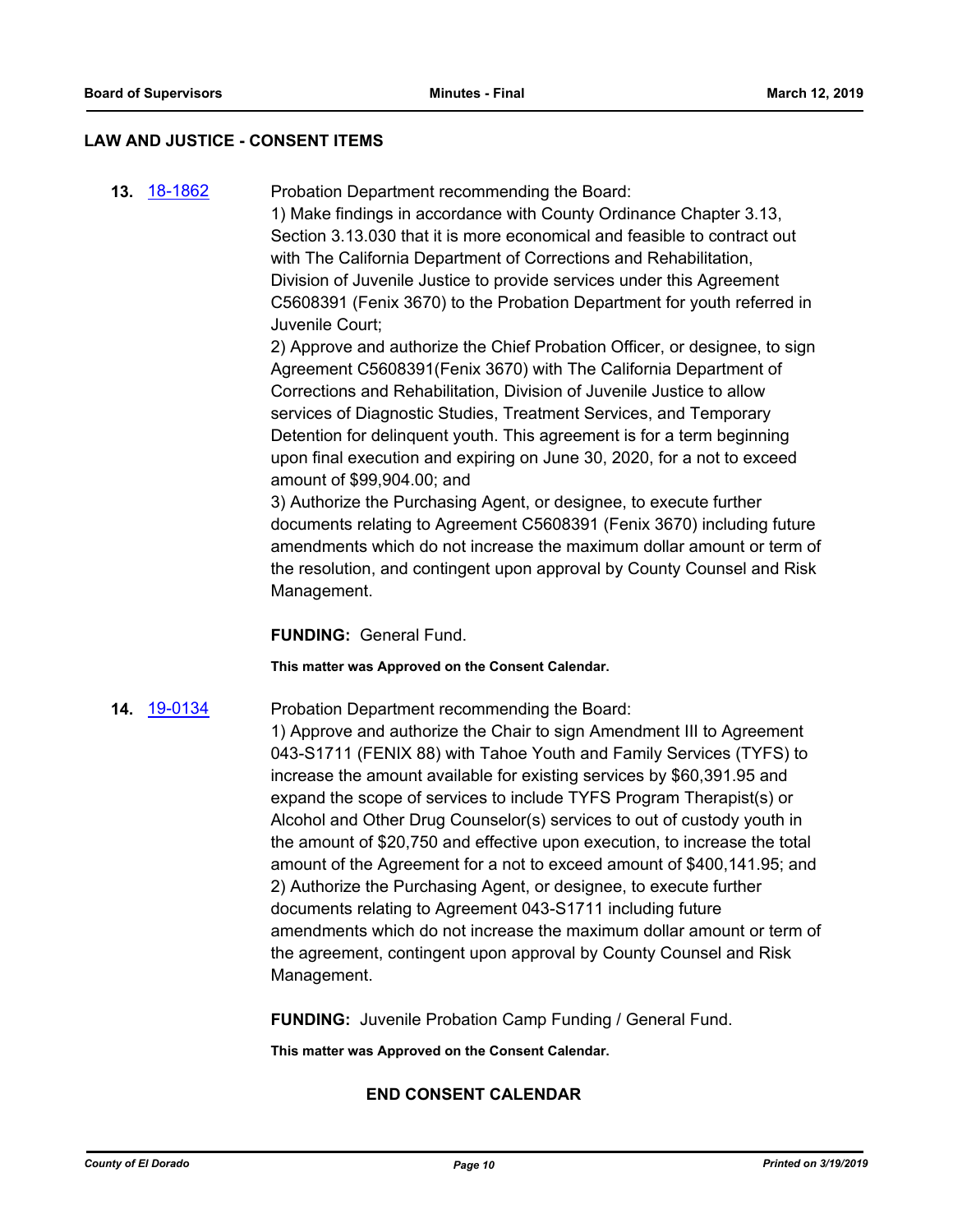#### **9:00 A.M. - TIME ALLOCATION**

**15.** [19-0308](http://eldorado.legistar.com/gateway.aspx?m=l&id=/matter.aspx?key=25630) Supervisor Hidahl recommending the Board conduct a public hearing to adopt and authorize the Chair to sign Resolution **024-2019** to declare that the operation of a carnival at the El Dorado Hills Town Center by Butler Amusements, Inc. on April 11, 2019 through April 14, 2019 will not endanger the public health, safety and welfare and that the operation of a carnival does not violate any zoning or health laws or regulations. (Est. Time: 5 Min.)

*Public Comment: K. Greenwood*

**Supervisor Novasel opened the hearing and upon conclusion of the public comment period, closed the hearing. A motion was made by Supervisor Hidahl, seconded by Supervisor Veerkamp to Adopt Resolution 024-2019.**

**Yes:** 5 - Veerkamp, Frentzen, Novasel, Hidahl and Parlin

#### **DEPARTMENT MATTERS (Items in this category may be called at any time)**

**16.** [19-0381](http://eldorado.legistar.com/gateway.aspx?m=l&id=/matter.aspx?key=25702) Director of Human Resources recommending the Board appoint Ronald Ladage to the position of Director of Child Support Services, effective March 16, 2019, at step 5 of the salary range (annual salary of \$160,056). (Est. Time: 5 Min.)

#### **FUNDING: State and Federal Funding.**

*Public Comment: K. Payne*

**A motion was made by Supervisor Veerkamp, seconded by Supervisor Frentzen to Approve this matter.**

- **Yes:** 5 Veerkamp, Frentzen, Novasel, Hidahl and Parlin
- **17. 19-0371** Supervisor Hidahl recommending the Board:

1) Direct staff to evaluate the feasibility of providing business cards to members of Board of Supervisors designated boards, committees and commissions that make a formal request; and 2) Direct staff to return to the Board no later than April 9, 2019 with a recommendation and options. (Est. Time: 10 Min.)

*Public Comment: K. Payne, T. Kayes*

**A motion was made by Supervisor Hidahl, seconded by Supervisor Veerkamp to Approve this matter and direct staff to return to the Board no later then April 9, 2019 with a recommendation and options.**

**Yes:** 5 - Veerkamp, Frentzen, Novasel, Hidahl and Parlin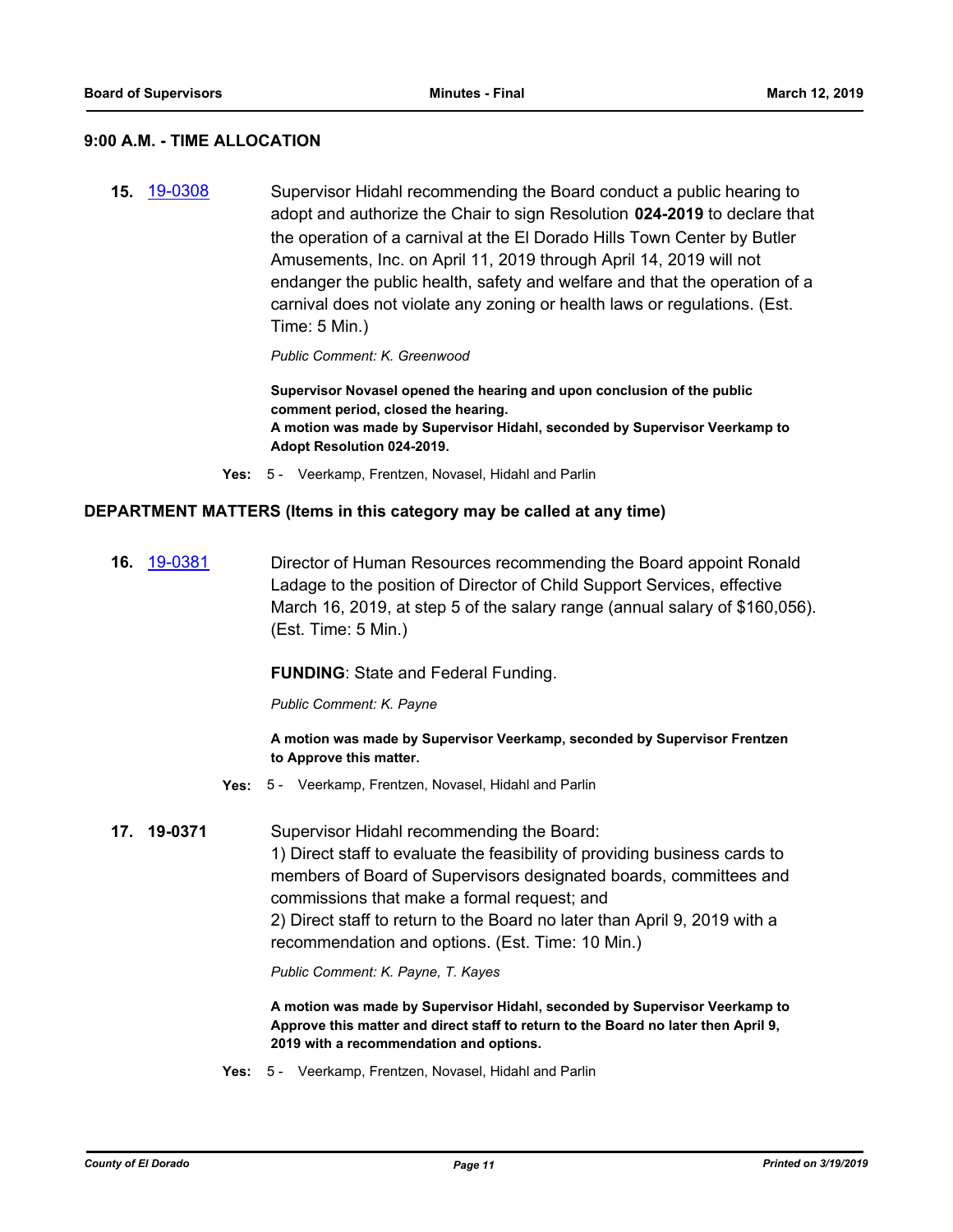**18.** [19-0306](http://eldorado.legistar.com/gateway.aspx?m=l&id=/matter.aspx?key=25628) Supervisor Novasel, serving as Chair of the Human Rights Commission, recommending the Board take the following action regarding the Human Rights Commission ordinance;

1) Approve the Introduction (First Reading) of Ordinance **5099** repealing section 2.20.1111 of the El Dorado County Ordinance Code thereby removing the provision that would make the commission inoperative after the initial one year evaluation period. This action will result in the commission continuing indefinitely; and

2) Waive full reading of the ordinance by the Clerk of the Board and continue this matter to March 19, 2019 for Final Passage (Second Reading). (Est. Time: 10 Min.)

*Public Comment: T. Kayes*

**A motion was made by Supervisor Parlin, seconded by Supervisor Frentzen to direct staff to amend (and therefore not repeal) section 2.20.1111 of the El Dorado County Ordinance Code to extend the one year evaluation term to a two year evaluation term from the effective date of Ordinance 5081 (April 20, 2018) and Continue Ordinance 5099 to March 19, 2019 for Final Passage (Second Reading).**

**Yes:** 5 - Veerkamp, Frentzen, Novasel, Hidahl and Parlin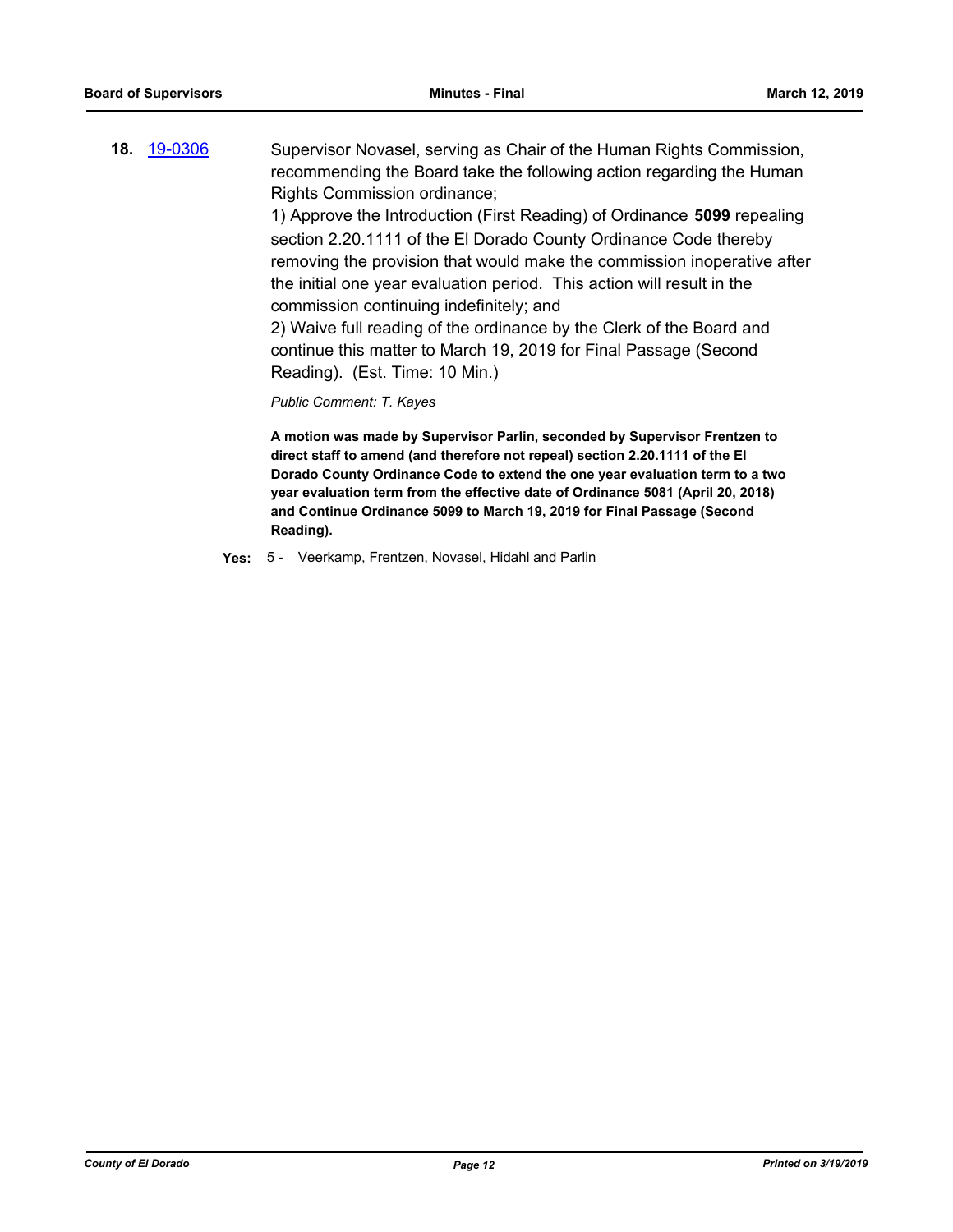#### **ITEMS TO/FROM SUPERVISORS**

**Supervisor Veerkamp reported on the following: Vegetation stakeholders meeting. Fair Board meeting. Sacramento Area Council of Government Transportation and Elected officials meetings. Transportation and Transit meetings. State Water Board meeting. Vegetation Management group meeting. Forest Management task force. World of Outlaws event. Supervisor Parlin reported on the following: Strategic Planning workshop. Sierra Nevada Conservancy water shed program. Sierra Nevada Conservancy board meeting. Transportation Commission meeting. Veterans meeting. John Adams Academy ribbon cutting ceremony. Special River Management Advisory Committee meeting. Supervisor Hidahl reported on the following: Biomass facilities. Evacuation sites and routes. Strategic Planning workshop. Costco site stakeholder meetings. John Adams Academy ribbon cutting ceremony. Budget Ad Hoc Committee meeting. Monthly meeting with the Planning Department. Supervisor Frentzen reported on the following: Economic Development Costco meetings. Sacramento Area Council of Government information meeting. El Dorado Transit and Transportation meeting. Planning Department meeting. Subcommittee Water Agency meeting. Ponderosa High School foundation banquet. John Adams Academy ribbon cutting ceremony. New Hire Orientation. Supervisor Novasel reported on the following: Strategic Planning workshop. Tahoe Transportation meeting. First Five meeting.**

**CAO UPDATE**

**Don Ashton, Chief Administrative Officer, reported on the following: Strategic Plan workshop. American Leadership forum. Transportation and FEMA meeting.**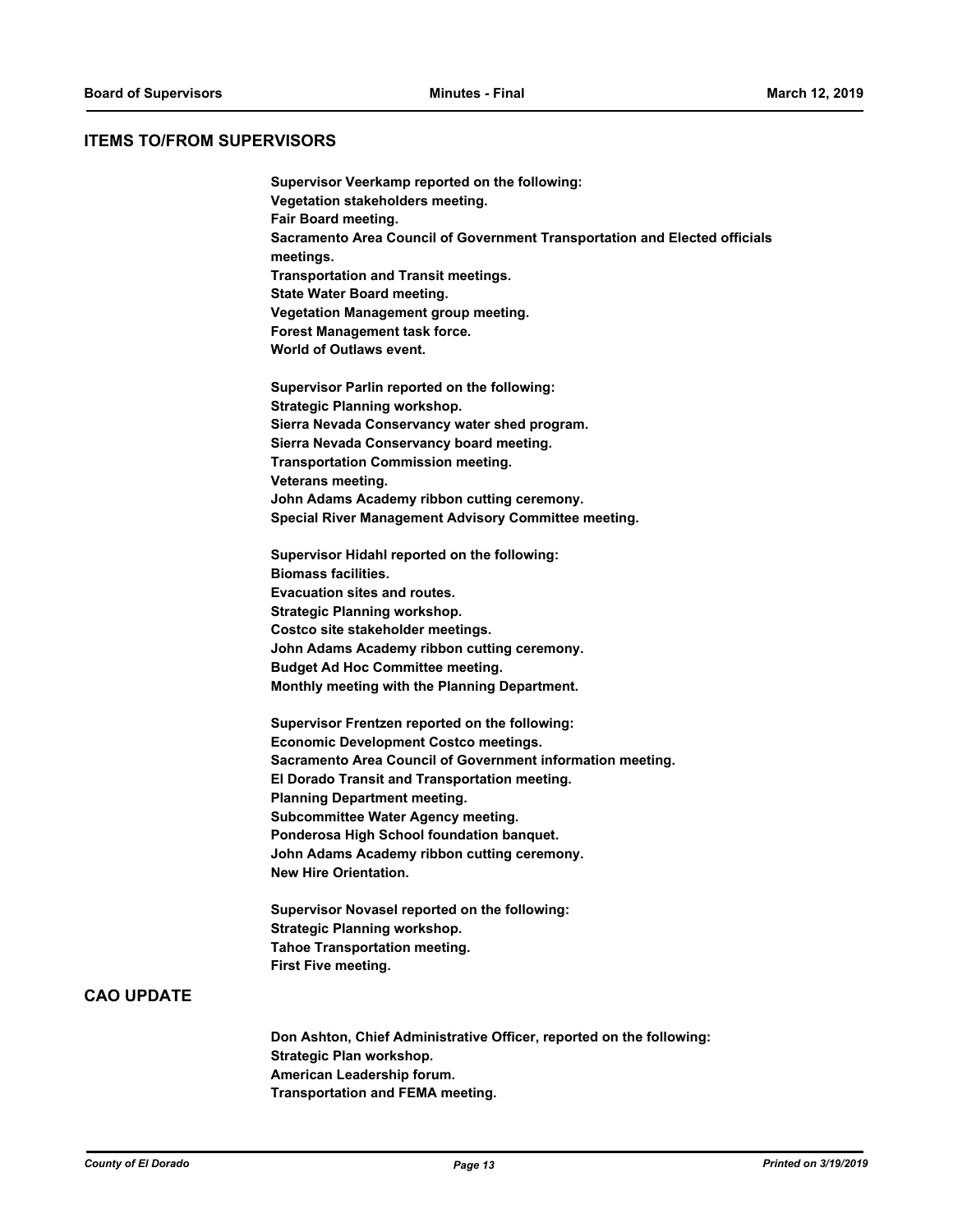## **ADJOURNED AT 3:55 P.M.**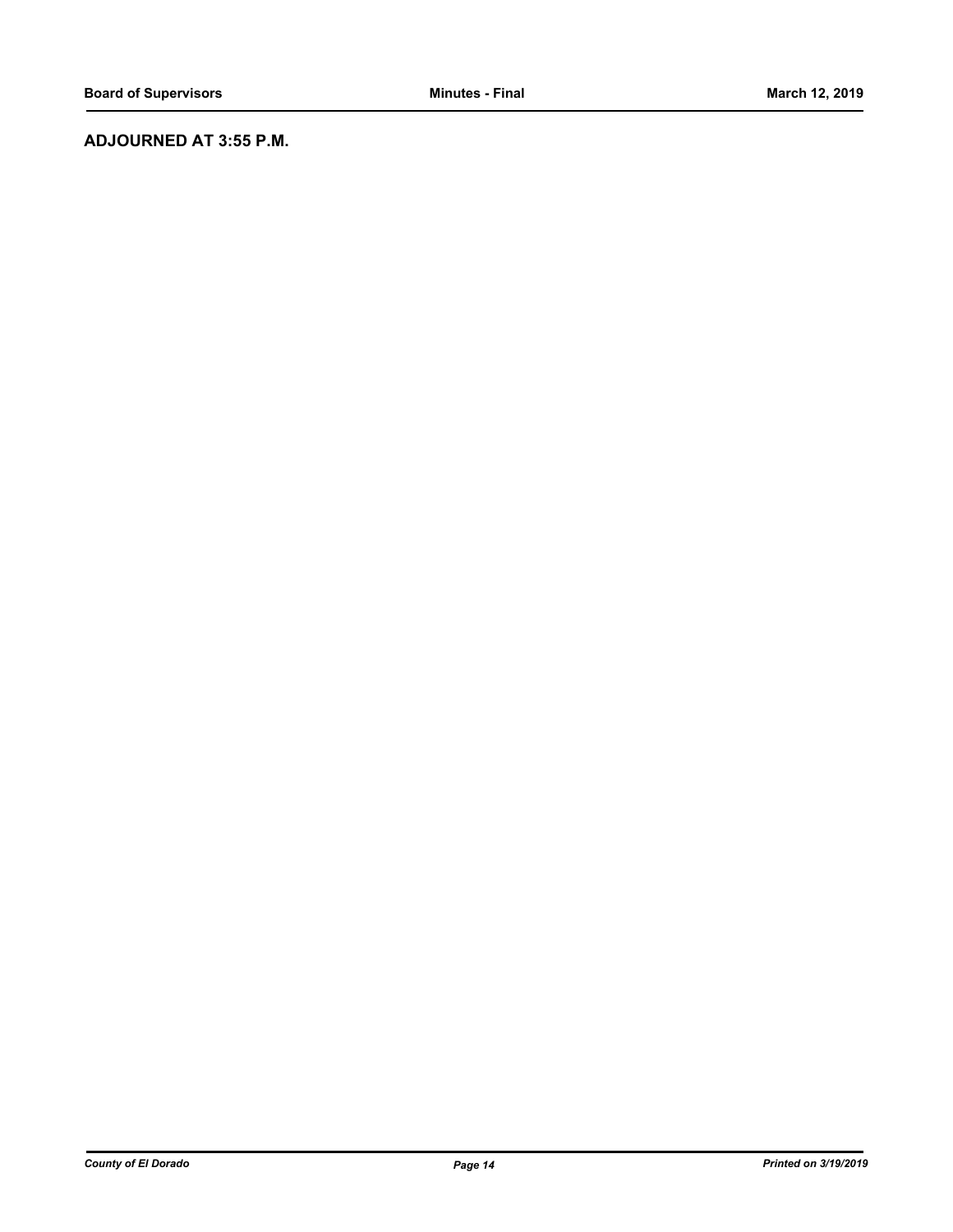## **CLOSED SESSION**

**19.** [19-0330](http://eldorado.legistar.com/gateway.aspx?m=l&id=/matter.aspx?key=25651) **Pursuant to Government Code Section 54957.6 - Conference with Labor Negotiator**: County Negotiator: Director of Human Resources and/or designee. Employee organizations: Operating Engineers Local 3 representing employees in the Trades & Crafts and Corrections Bargaining Units; Deputy Sheriffs Association representing employees in the Law Enforcement Unit; El Dorado County Managers' Association, and El Dorado County Deputy County Counsel Association (Est. Time: 30 Min.)

**No Action Reported. All five Supervisors participated.**

**20.** [19-0377](http://eldorado.legistar.com/gateway.aspx?m=l&id=/matter.aspx?key=25698) **Pursuant to Government Code Section 54957.6 - Conference with Labor Negotiator:** County Negotiator: Director of Human Resources and/or designee. Employee organization: El Dorado County Probation Officers' Association. (Est. Time: 10 Min.)

**No Action Reported. All five Supervisors participated.**

**21.** [19-0364](http://eldorado.legistar.com/gateway.aspx?m=l&id=/matter.aspx?key=25685) **Conference with Legal Counsel - Existing Litigation** pursuant to Government Code Section 54956.9(d)(1). Title: Serrano Associates Appeal of Park Impact Fees Number of potential cases: (1). (Est. Time: 10 Min.)

**No Action Reported. All five Supervisors participated.**

**22.** [19-0375](http://eldorado.legistar.com/gateway.aspx?m=l&id=/matter.aspx?key=25696) **Pursuant to Government Code Section 54956.8 - Conference with Real Property Negotiator**: This body will hold a closed session to give instructions to its negotiator for the Industrial Drive/Missouri Flat Intersection Signalization CIP Project 73366 regarding the real properties described as follows:

> 1) APN 329-260-01: 4568 Missouri Flat Road, Placerville, CA Owner: Irene Mazzoni; and

2) APN 329-261-12; 4551 Missouri Flat Road, Placerville, CA Owners: Robert S. Moore and Deborah J. Moore, Trustees of the Moore Family Trust, dated September 5, 2014.

Instructions to El Dorado County's negotiator will concern price and terms of payment. Kyle Lassner, Right-of-Way Supervisor will be the negotiator on behalf of El Dorado County. The parties with whom El Dorado County's negotiator may negotiate are those parties identified above and their agents and successors. (Est. Time: 10 Min.)

#### **No Action Reported. All five Supervisors participated.**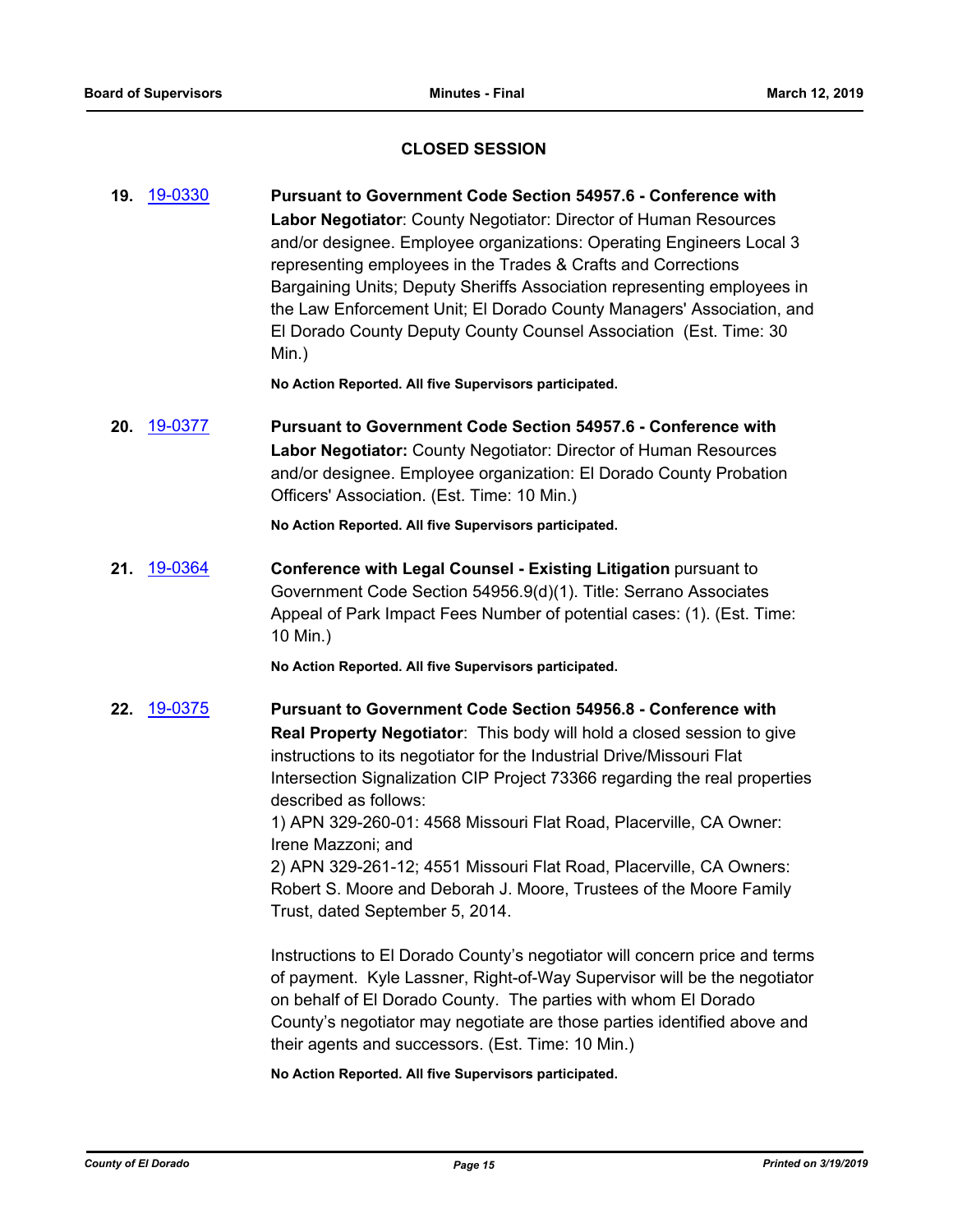#### **2:00 P.M. - TIME ALLOCATION (CLOSED SESSION)**

**23.** [19-0356](http://eldorado.legistar.com/gateway.aspx?m=l&id=/matter.aspx?key=25677) **Pursuant to Government Code Section 54957- Threat to public services or facilities.** Consultation with Sheriff John D'Agostini, and designated deputies. (Est. Time: 1.5 Hr.)

**No Action Reported. All five Supervisors participated.**